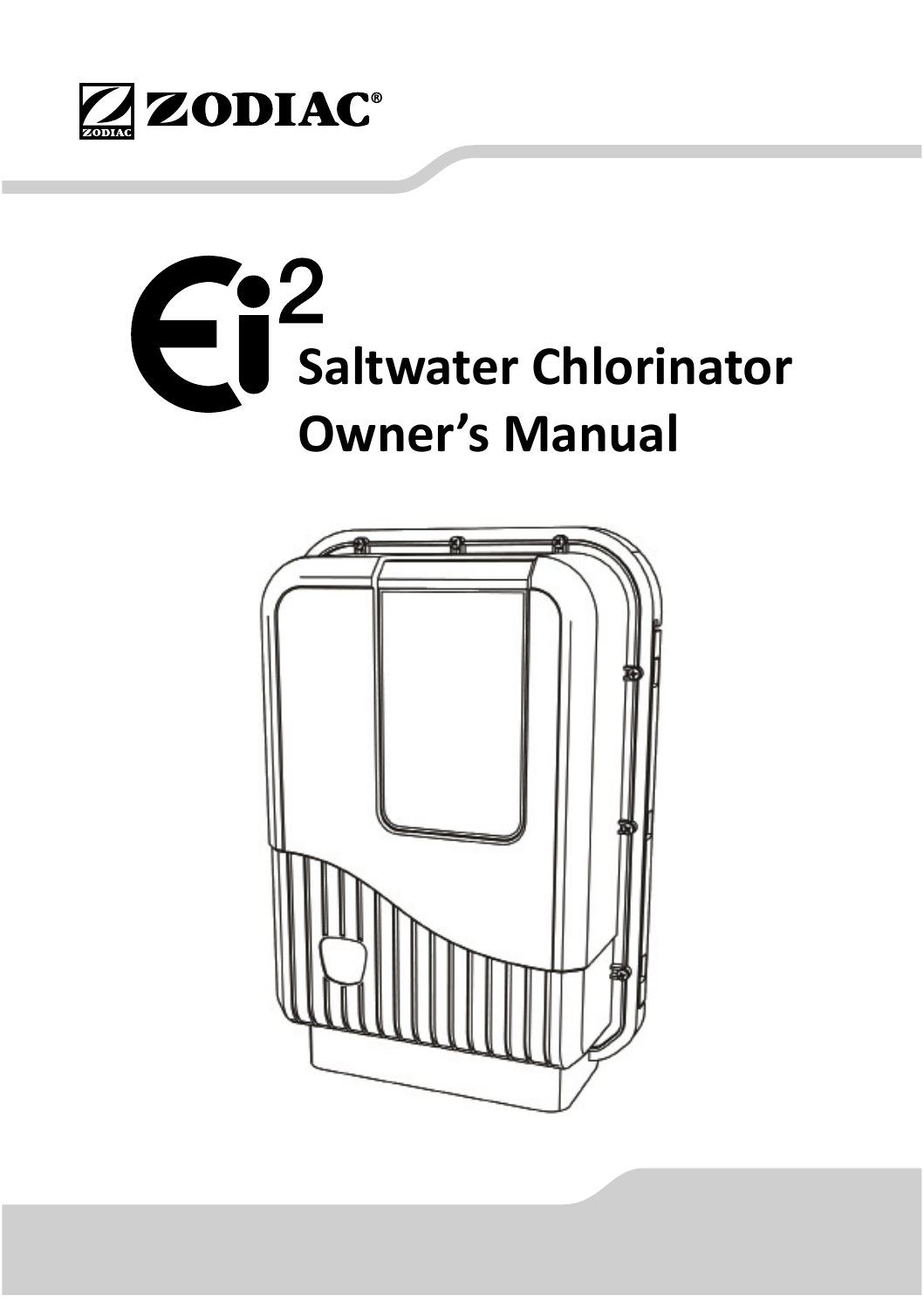- **Read this manual carefully before installing, maintaining or repairing this appliance!**
- The symbol **indicates important information that it is imperative to take into consideration in order to avoid all risks of harm to persons or damage to the appliance.**
- The symbol  $\boxed{\bullet}$  indicates useful information.



At Zodiac, we take safety seriously. Always exercise caution when using electrical appliances and follow the instructions. Failure to do so could result in permanent injury, electrocution or drowning.

#### **Important Information**

YOU MUST READ THIS INFORMATION BEFORE INSTALLATION. ALWAYS READ THE LABEL AND OPERATION MANUAL BEFORE USING. PLEASE KEEP YOUR MANUAL AS IT CONTAINS YOUR WARRANTY.

#### **General Warnings**

Zodiac saltwater chlorinators are designed for domestic swimming pool use only. Contrary use could affect performance and void warranty. Operating a chlorinator without water flowing through the cell may cause a build up of flammable gases, resulting in fire or explosion. Keep equipment out of reach of children. A damaged supply cord should only be replaced by the manufacturer, or an authorized Zodiac service agent.

When installing and using this electrical equipment, always follow basic safety precautions. Before performing installation, disconnect all power. For swimming pools, Zodiac recommends a range between 1 - 3 parts Per Million (ppm) of free available chlorine must be maintained at all mes. Service to Zodiac equipment should only be carried out by qualified and authorized pool professionals.

#### **Child Safety**

Children should not be allowed to operate or perform maintenance on this product. No one, particularly children, should sit, step, lean, or climb on any of your pool's operational system. In the interests of child safety, all components of a pool's operational system should be located at least 3.5 metres away from the pool to meet Australian Standards.

#### **Electrical Hazard**

Should a lack of water be detected, the unit's electronic flow switch is designed to turn off the system. Interfering with the electronic flow switch could result in personal injury and/or damage to the cell. One pump per electrical socket only (no ancillary equipment should be connected to the same outlet). This outlet is rated for pumps up to 2HP maximum. This appliance is not intended for use by persons (including children) with reduced physical, sensory or mental capabilities, or lack of experience and knowledge, unless they have been given supervision or instruction concerning use of the appliance by a person responsible for their safety. Children should be supervised to ensure that they do not play with the appliance.

Please Note: Australian standards for the installation of the chlorinator should be carried out by a qualified person in accordance with the Australian wiring rules AS/NZS 3000. The chlorinator power pack should be located in the correct pool zone and connected to supply via a power outlet that is protected by a residual current device (RCD) having a rated residual operating current not exceeding 30mA. The power outlet should have a degree of protection suitable for the pool zone. Ensure that equipotential bonding of all parts of the pool installation is carried out.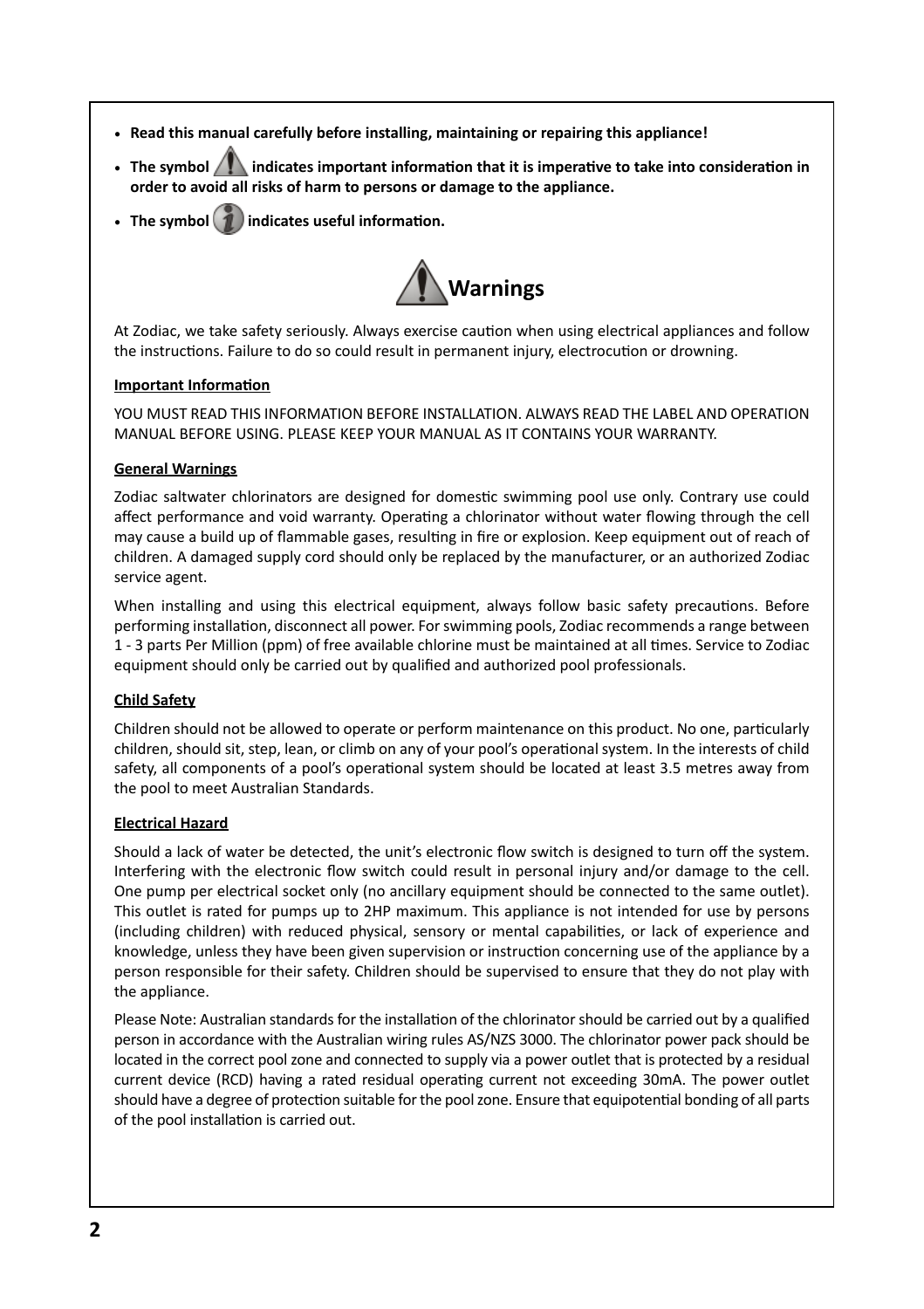## **Information before installation**

#### **Carton Contents:**

- **1 x Power Pack (control box)**
- **1 x Electrolytic Cell**
- **1 x Owner/Operators Manual**
- **1 x Installation Screw Set**
- **1 x Power Pack Hanging Template**

#### **Technical specifications**

| Power supply voltage         | 220 - 240 Vac-50 Hz |  |  |  |
|------------------------------|---------------------|--|--|--|
| <b>Electric power</b>        | Max. 140 W          |  |  |  |
| <b>Protection index</b>      | IPX3                |  |  |  |
| Control box size (W x L x D) | 285 x 405 x 115 mm  |  |  |  |
| Weight (box + cell)          | Minimum 7.1 kg      |  |  |  |





## **Install the cell**

- (a) Cell MUST be installed horizontally downstream of the heater and filter. It MUST be the last piece of equipment in the return line to the pool.
- (b) The position of the cell, relative to other equipment, should be such that gases generated under normal operation should not accumulate in any receptacle or pipework. Thus, the cell should be positioned in-line AFTER all receptacles where gases in excess of 2 litres may accumulate under normal operation. e.g. filter tanks, header tanks, solar systems, by-pass pipe loops, heaters, etc.
- (c) If a valve is required after the cell it should always be a non-return valve not a manually operated version.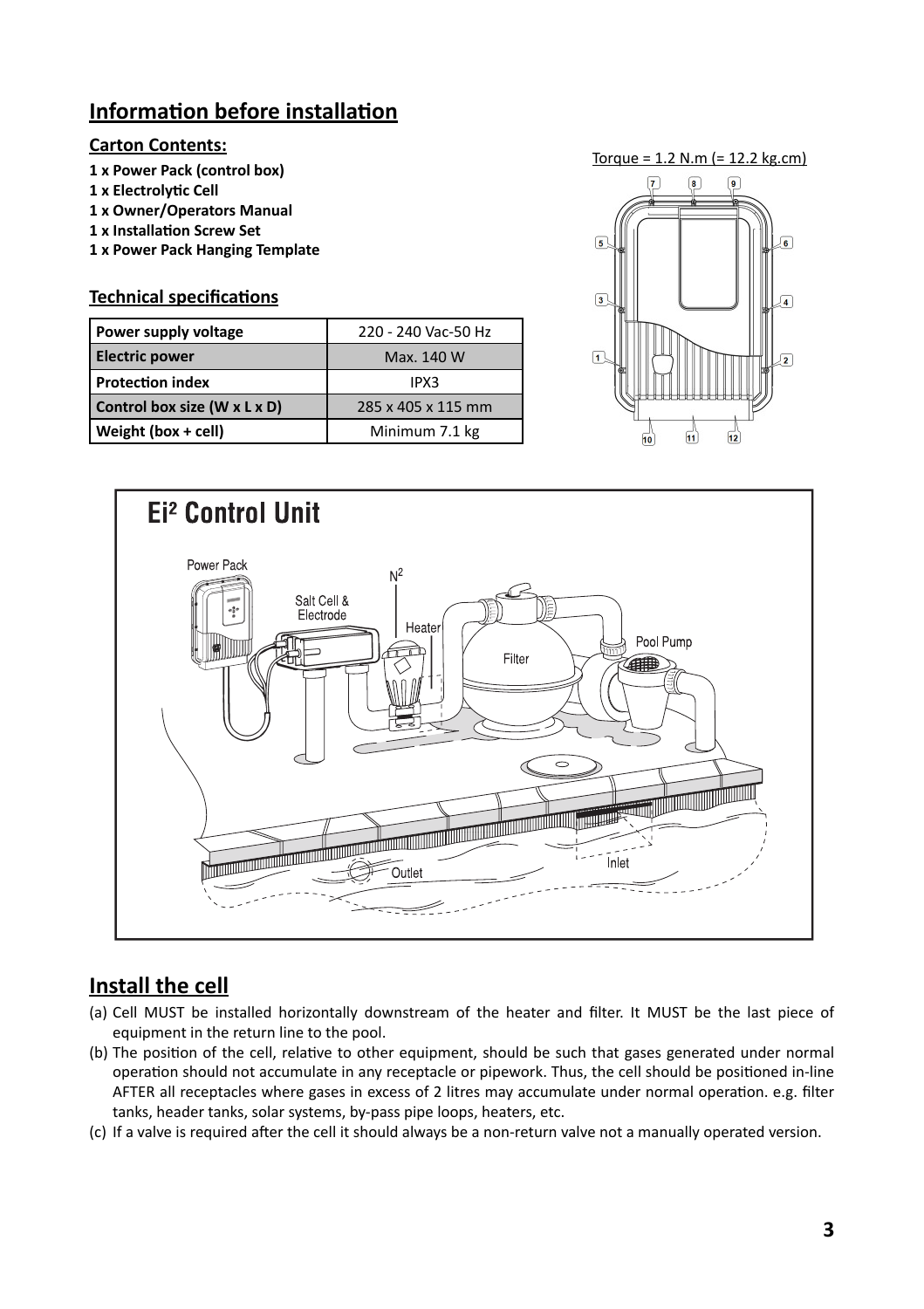## **Install the power pack**

Use the template provided to fit the 2 mounting screws to a wall or post. Keep the head of the screws sitting up by 10mm - 15mm. Now hang the power pack into position by locating the keyhole slots on the rear and slide down into position over the head of the screws (If the power pack is to be installed on a post then it must be centrally positioned on a flat panel of suitable waterproof material at least 300mm wide by 450mm high.)

- Do not enclose the power pack in a box.
- Do not install it above any other heat source.
- A shaded position away from rain and direct sunlight is preferable, though not essential.

Fit the colour coded connectors on the cell lead to the posts on the cell housing.

Plug filter pump (one only) into the 3-pin socket in the base of the power pack. The chlorinator time switch will control both the chlorinator and filter pump.

## **Safety features**

A 'Check Salt' warning appears on screen to alert the pool operator that the salt concentration in the pool has dropped below a preset critical value. More salt should be added. Note the CHECK SALT warning will be displayed if the water temperature of the pool drops to low temperatures or if the cell is damaged or needs replacement. Consult Zodiac or your local pool shop for details.

## **Preparing the pool: water balance**

It is essential that the pool water balance is controlled and adjusted before installing the appliance. Making sure that the pool water balance is correct from the very start will reduce the likelihood of encountering problems in the future once the chlorinator has been set up. Note that parameters are in PPM (parts per million).

Even though it is an autonomous system, it is essential to regularly analyse the water to check the water balance parameters and adjust them if necessary.

|                                        | Recommended<br>values | To decrease<br>To increase                               |                                                                                             | <b>Test frequency</b><br>(during season) |  |
|----------------------------------------|-----------------------|----------------------------------------------------------|---------------------------------------------------------------------------------------------|------------------------------------------|--|
| pH                                     | $7.2 - 7.6$           | Add Buffer or Soda Ash                                   | Add hydrochloric acid                                                                       | Weekly                                   |  |
| Free<br>chlorine                       | $1 - 3$               | Increase the chlorine<br>production or use Boost<br>mode | Reduce chlorine<br>production                                                               | Weekly                                   |  |
| <b>TA (Total</b><br><b>Alkalinity)</b> | $80 - 150$            | Add sodium bicarbonate                                   | Add hydrochloric acid                                                                       | Monthly                                  |  |
| Calcium<br><b>Hardness</b>             | $100 - 300$           | Add calcium chloride                                     | Add a calcium carbonate<br>sequestering agent<br>(Calci-) or carry out<br>carbonate removal | Monthly                                  |  |
| Cyanuric<br>acid<br>(stabiliser)       | $30 - 50$             | Only add cyanuric acid if<br>necessary                   | Partially empty the pool<br>and refill it                                                   | Quarterly                                |  |
| Salinity                               | 4000                  | Add salt                                                 | Leave as such or partially<br>empty the pool and<br>refill it                               | Quarterly                                |  |

#### **Australian Pools Recommendations**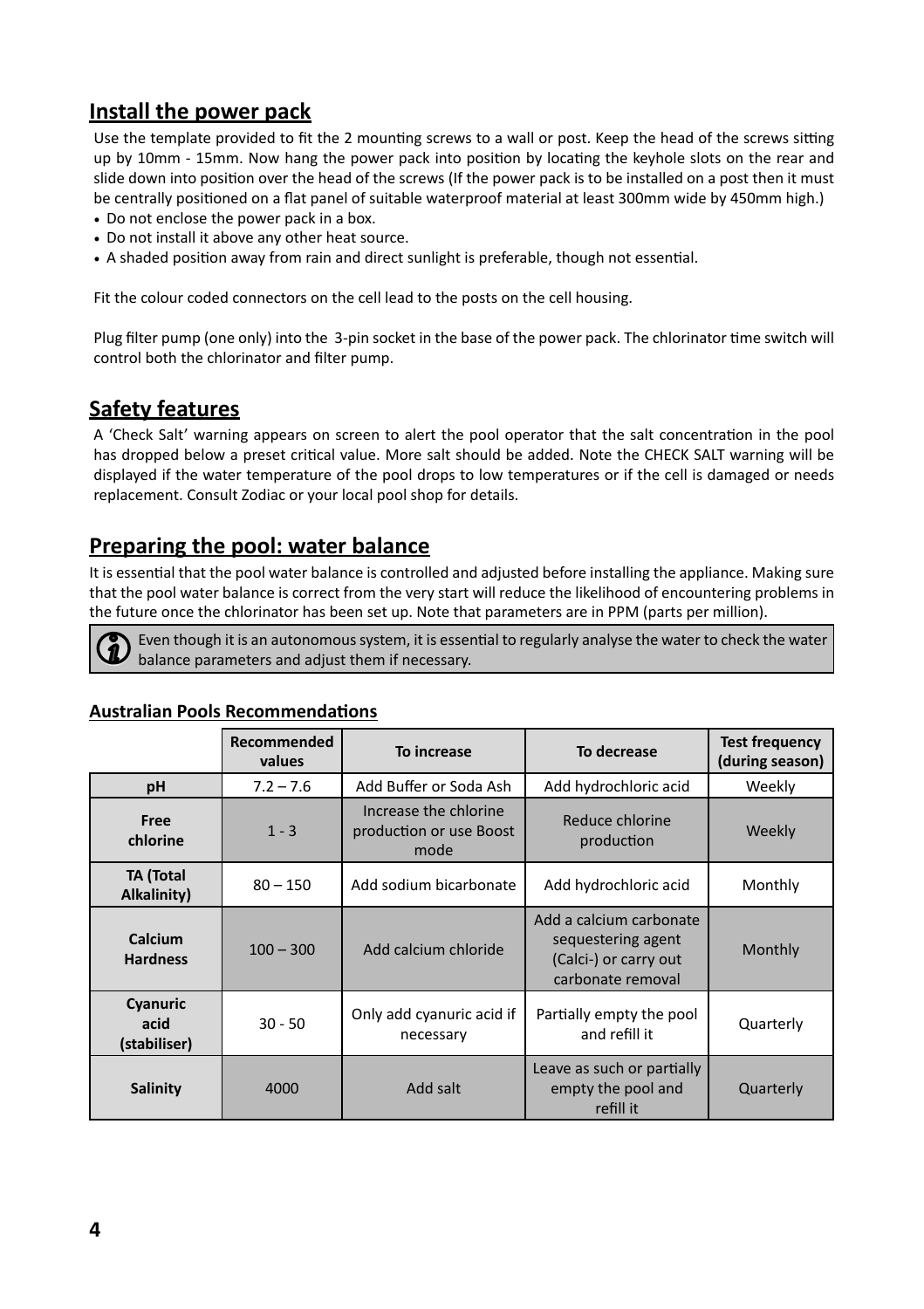## **Preparing the pool: Adding salt**

Add refined pool salt (sodium chloride) at the rate of 4 kg per 1000 litres.

This proportion is equivalent to 4,000 ppm (parts per million). The salt should be added at various positions into the shallow end of the pool. The salt will spread and dissolve more quickly as it runs down the slope of the pool towards the deep end. Run pump to mix dissolved salt throughout pool. When all the salt has dissolved, set the chlorine output control to maximum for the first few days monitor your chlorine readings and adjust as required.

Note: Remove the automatic pool cleaner before adding salt or other chemicals.

Note that the chlorinator output depends on salt concentration, water temperature, and mains power voltage. The nominal standard values of 4,000ppm salt, 25 degrees Celsius water temperature, and correct mains voltage, will provide maximum output. If any one or more of these three variables are less than the standard values, the output may be decreased.

## **Use**

#### **Ei² user interface**

|           | - Exit the user menu.<br>- Deactivate Boost mode or Low mode.                                                                                                                                                                                                                                                                                                                                                                                                                             |  |  |  |
|-----------|-------------------------------------------------------------------------------------------------------------------------------------------------------------------------------------------------------------------------------------------------------------------------------------------------------------------------------------------------------------------------------------------------------------------------------------------------------------------------------------------|--|--|--|
|           | - From the home screen: increase or decrease in chlorine<br>production.<br>- In the user menu: value changes when a choice is proposed<br>(flashing characters).<br>- Access to user menu and navigation in the settings (with<br>successive presses)<br>- Activate/deactivate the chlorine production by a short<br>press.<br>- Switch off the device with a long press<br>- Switch on the device with a short press<br>- Activate Boost mode manually<br>- Activate "Low" mode manually |  |  |  |
| 兯         |                                                                                                                                                                                                                                                                                                                                                                                                                                                                                           |  |  |  |
|           |                                                                                                                                                                                                                                                                                                                                                                                                                                                                                           |  |  |  |
| 氺<br>and  |                                                                                                                                                                                                                                                                                                                                                                                                                                                                                           |  |  |  |
| γ⊱<br>and |                                                                                                                                                                                                                                                                                                                                                                                                                                                                                           |  |  |  |

Note: Low mode will stay in operation until deactivated

#### **Setting the clock**

The Ei<sup>2</sup> chlorinator is fitted with an internal memory and is fitted with battery back up that will maintain memory for several weeks in the event of a power failure. The time is displayed in a 24 hour format.

- Switch on the device and wait until screen start-up sequence is finished.
- Press the button to access the user menu, the minutes start to flash.
- Use the  $\overline{\phantom{a}}$  and buttons to set the minutes, then press to store.
- Use the  $\begin{array}{\sqrt{a}} \end{array}$  and  $\begin{array}{\sqrt{a}} \end{array}$  buttons to set the hours, then press
- Press the button to return to the home screen.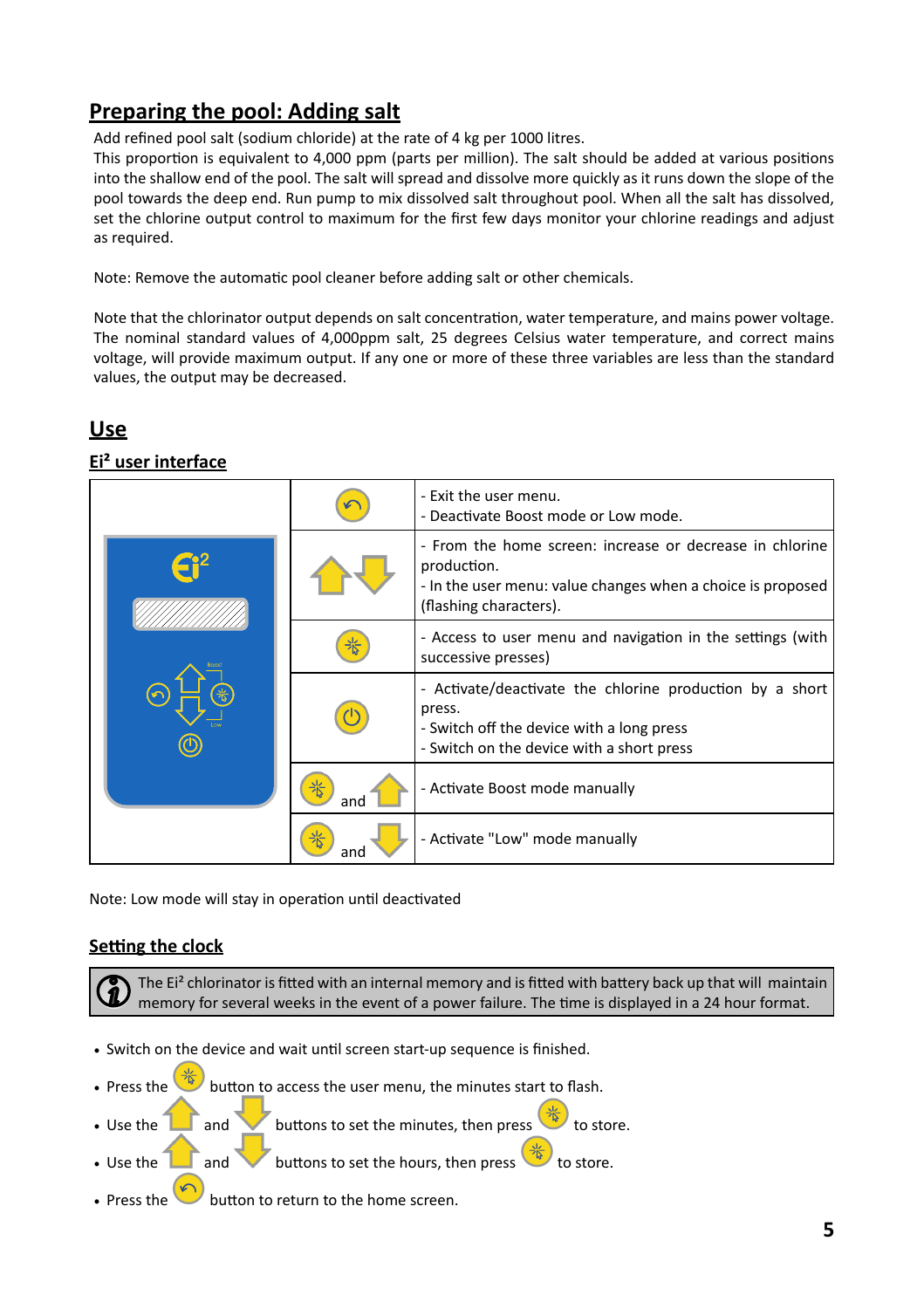#### "Summer" and "Winter" modes and setting the "Timers"



"Timer" programming is used to define the device operating times within the filtering system operation times. The daily operating times must be sufficient to correctly treat the water. Ei<sup>2</sup> has default settings of Timers 1 and 2. However they can be customised.



The Ei<sup>2</sup> chlorinator can store 2 seasonal operating modes called by default "SMR" and "WIN". The following settings can be customised for each mode:

- **the device operating times, the "timers": T1** (Timer 1) and **T2** (Timer 2)
	- the required chlorine production rate: 10 %, 20 %, 30 %,... up to 100 %.



**STANDBY** = Device operating status **T** = "Timer" mode (always active) **SMR** = "Summer" operating mode **80 % =** chlorine production rate **14:25 = time in 24 h format** 

#### **Mode selection: "SUMMER" or "WINTER"**

**Press** 4 times to set the clock. **"SMR"** starts to flash.

 $\bullet$  Use the  $\begin{bmatrix} 1 & 0 \\ 0 & 0 \end{bmatrix}$  and buttons to choose "SMR" or "WIN" mode, then press the button to return to the home screen.

#### **Programming the timers according to the modes**

The times of Timers 1 and 2 cannot overlap. In addition, the time range of Timer 1 necessarily precedes that of Timer 2.

|  | T S 1 |  |  | $ 0 8 : 0 0  -  1 2 : 0 0$ |  |  |  |  |  |
|--|-------|--|--|----------------------------|--|--|--|--|--|
|  | T S 2 |  |  | $14:00-20:00$              |  |  |  |  |  |

**TS1 / TS2 =** Timer in "summer" mode No. 1 / Timer in "summer" mode No. 2 **08:00-12:00 =** Operating time range of Timer No. 1

**14:00-20:00 =** Operating time range of Timer No. 2

- 4 times to set the clock. "SMR" starts to flash.
- Select the mode to be customised "SMR" or "WIN" using the  $\Box$  and  $\Box$  buttons, then press store and move to the timer setting screen.
- Use the and buttons to set the Timer 1 stop minutes, then press to store.
- Use the  $\begin{array}{|c|c|c|c|c|c|}\n\hline\n\end{array}$  on store, buttons to set the Timer 1 stop hours, then press to store.
- Use the  $\overline{\phantom{a}}$  and buttons to set the Timer 1 start minutes, then press
- Use the  $\Box$  and buttons to set the Timer 1 start hours, then press
- Repeat the steps for Timer 2.
- Press the button to store the timers and move to setting the chlorine production rate.
- Use the  $\Box$  and buttons to choose the required chlorine production rate (from 10 % to 100 %).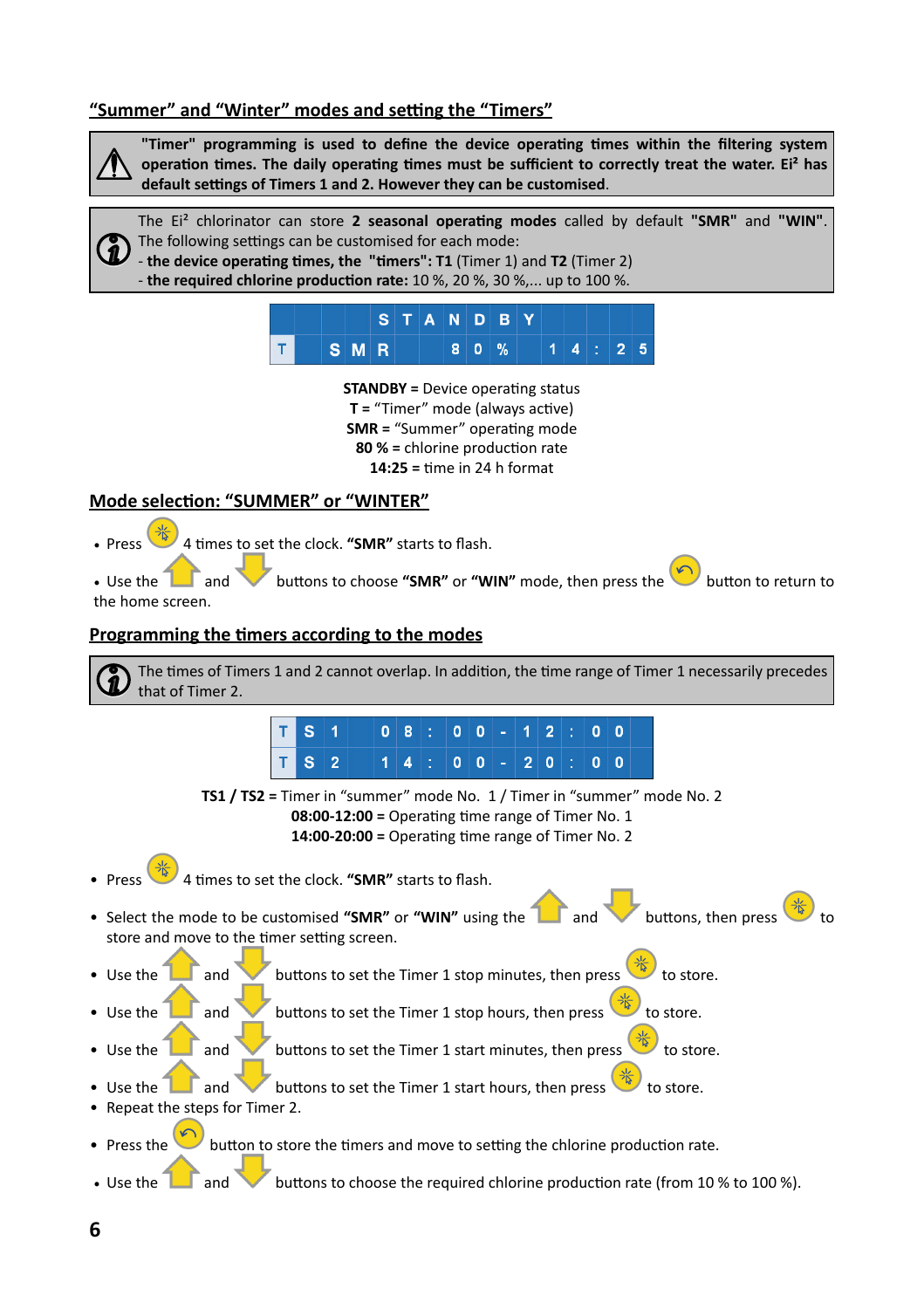#### **Chlorine production activated**

When chlorine production starts, the "Start..." message is displayed on screen for about 6 seconds. "CHLORINATION" is then displayed, indicating that the device is producing chlorine.

#### **"Boost" mode: chlorine produc! on increased to 100 % for 24 h**

In certain cases the pool may need higher than normal chlorination (stormy weather, high number of bathers, etc.). "Boost" mode is used to increase chlorine level quickly.

- Press buttons  $\bullet$  and  $\bullet$  simultaneously: "BOOST" is displayed on the screen and 100 % chlorine production starts.
- To stop "Boost" mode, press

When "Boost" mode is activated, the rated chlorine production settings are temporarily overridden and the  $E_i^2$  chlorinator will operate for a total of 24 hours at 100 % chlorine production.

#### "Low" mode: chlorine production reduced to 10 % if the pool is covered

If the pool has a covering system (shelter, pool blanket, cover, etc.), "Low" mode is designed to adapt the chlorine production to situations where the pool is covered. Its effect is to limit chlorine production to 10%.

Manual activation:

- Press buttons and  $\bullet$  and  $\bullet$  simultaneously: "LOW" is displayed on the screen and chlorine production is reduced to 10 %.
- To stop "Low" mode, press

## **Maintenance**

#### **Cleaning the electrode**

Although the  $E_i^2$  is equipped with reverse polarity technology it is still necessary to check the cell and if required clean off any build up that may occasionally occur.

- Turn off the chlorinator and the filtration system, close the isolation valves (if applicable), and disconnect the cell power cable.
- Remove the cell and use a cell cleaning solution\* cover all the electrode cell plates.
- Leave the cleaning solution to dissolve the scale deposit for about 15 minutes. Store your cleaning solution in a safe place or dispose of according to your local council regulations, never pour it into the rainwater drainage system or into sewers.
- Rinse the electrode using clean water and put back into position.
- Open the isolation valves (if applicable) and restart the chlorinator and the filtration system.



If you do not use a commercially available cleaning solution, you can manufacture it yourself by carefully mixing 1 volume of hydrochloric acid with 9 volumes of water (Warning: always pour the acid into the water and not the opposite and wear suitable protective equipment!).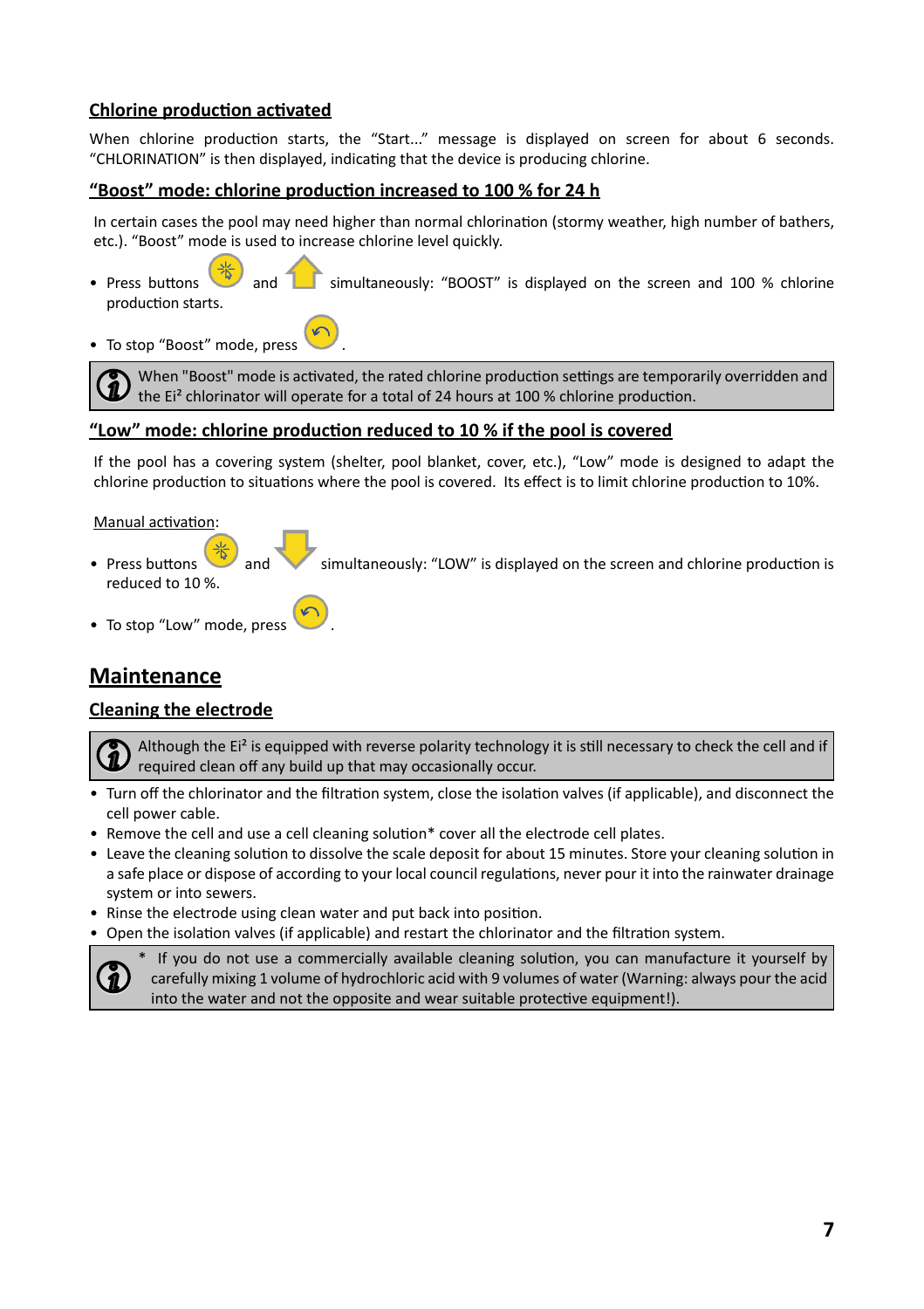# **Troubleshooting**

| Ei <sup>2</sup>                         | <b>Text Displayed</b> | <b>Possible causes</b>                                                                                                                                     | <b>Solutions</b>                                                                                                                                                                                                                                                                                                                                                                |
|-----------------------------------------|-----------------------|------------------------------------------------------------------------------------------------------------------------------------------------------------|---------------------------------------------------------------------------------------------------------------------------------------------------------------------------------------------------------------------------------------------------------------------------------------------------------------------------------------------------------------------------------|
|                                         | <b>CLEANING</b>       | The self-cleaning cycle is<br>automatic; this message is<br>not an error code but an<br>information message.                                               | • Wait for about 10 minutes and chlorine<br>production will resume automatically at the<br>previously set level.                                                                                                                                                                                                                                                                |
| "Check<br>Salt"<br>warning<br>displayed | <b>CHECK SALT</b>     | • Salinity is under 3,000ppm.<br>• Pool water temperature too<br>low (< 18 °C, variable).<br>• Cell scaled up or worn.                                     | • Add salt to the pool to keep the level at<br>4,000ppm. If you do not know the salt level<br>or how to test it, consult your pool care<br>professional.<br>• Display warning will come on when the<br>water is too cold. No action required.<br>• Clean or replace the cell.                                                                                                   |
| "Flow"<br>indicator<br>on               | <b>NO FLOW</b>        | • Stop or failure of the<br>filtering pump.<br>• Presence of air or gas in the<br>cell (not filling with water).<br>• By-pass valves closed.               | • Check filter, pump basket & skimmers and<br>clean them if necessary. Ensure all valves<br>are set for normal operation.<br>• If using a variable speed pump ensure the<br>speed setting is high enough for adequate<br>flow through the cell.<br>• If suction cleaner is connected to skimmer<br>check cleaner for blockages or restriction<br>of flow                        |
|                                         | <b>CHECK PUMP</b>     | • This message is displayed<br>alternately with "NO FLOW"<br>if the situation continues.<br>Check the pump connection<br>into the power pack is<br>secure. | • Perform the same checks as above.<br>Note: that Ei <sup>2</sup> has built in pump protection.<br>This means that Ei <sup>2</sup> will supply power for<br>4 mins, if there is no flow detected it will<br>retry after 20mins. It will repeat this again<br>and if still no flow it will enter into standby<br>and require restarting. All schedules will<br>remain in memory. |
|                                         | <b>CHECK CELL</b>     | • Short-circuit in the cell or<br>cable disconnected/badly<br>connected.<br>• Worn electrode.                                                              | • Check the cell connections.<br>• Replace the cell.<br>• Have the control box (electronic board<br>and transformer) checked by a qualified<br>technician if necessary.                                                                                                                                                                                                         |
|                                         | <b>OVERHEAT</b>       | • Device internal temperature<br>over 70 °C.<br>• Device internal temperature<br>over 80 °C.                                                               | • The device reduces its production to 50 %.<br>• Production stops.<br>• Production restarts automatically when the<br>temperature drops.                                                                                                                                                                                                                                       |
|                                         | x                     | • The device no longer stores<br>the time.                                                                                                                 | • Check the condition of the battery.<br>• Replace it if necessary (3 V battery, type<br>"CR2032").                                                                                                                                                                                                                                                                             |

**==> If the problem continues contact your pool care professional.**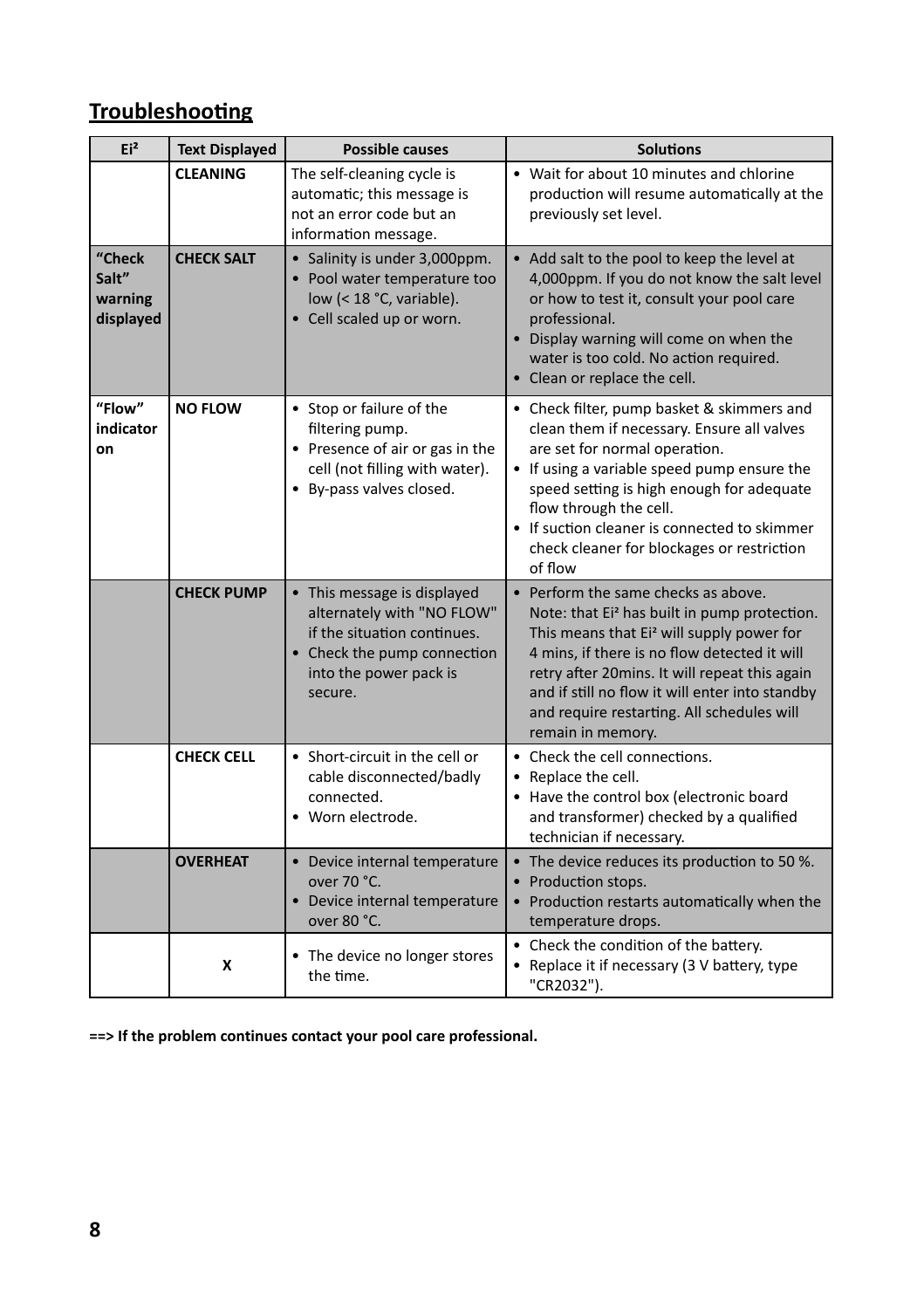## **Registering the product**

Register your product on our website:

- you will be the first to be informed of new Zodiac® products and special offers,
- you can help us to constantly improve our product quality.

## **Please go to www.zodiac.com.au**

## **Product conformity**

This appliance has been designed and built according to the following standards:

EN61000-6-1: 2006 EN61000-6-3: 2007 IEC 61558-2-6: 1997 AS/ NZ 3136-2001 (IEC 60065 + IEC 60335-2-60)

Relative to which it is compliant. The product has been tested under the normal conditions of use. PLEASE NOTE: Compliance label for this unit is located on the back of the power pack.

 $C \in$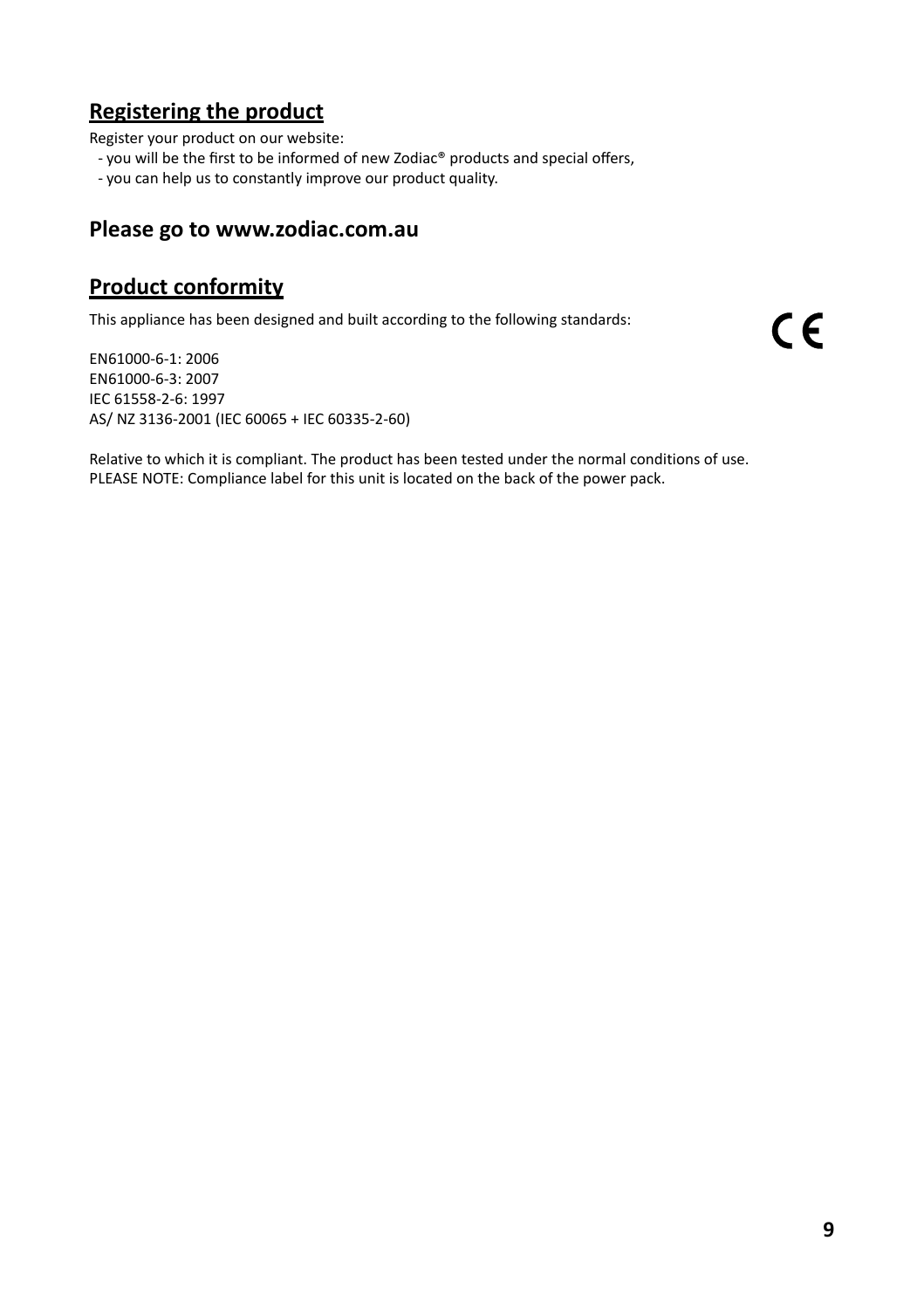## **Notes**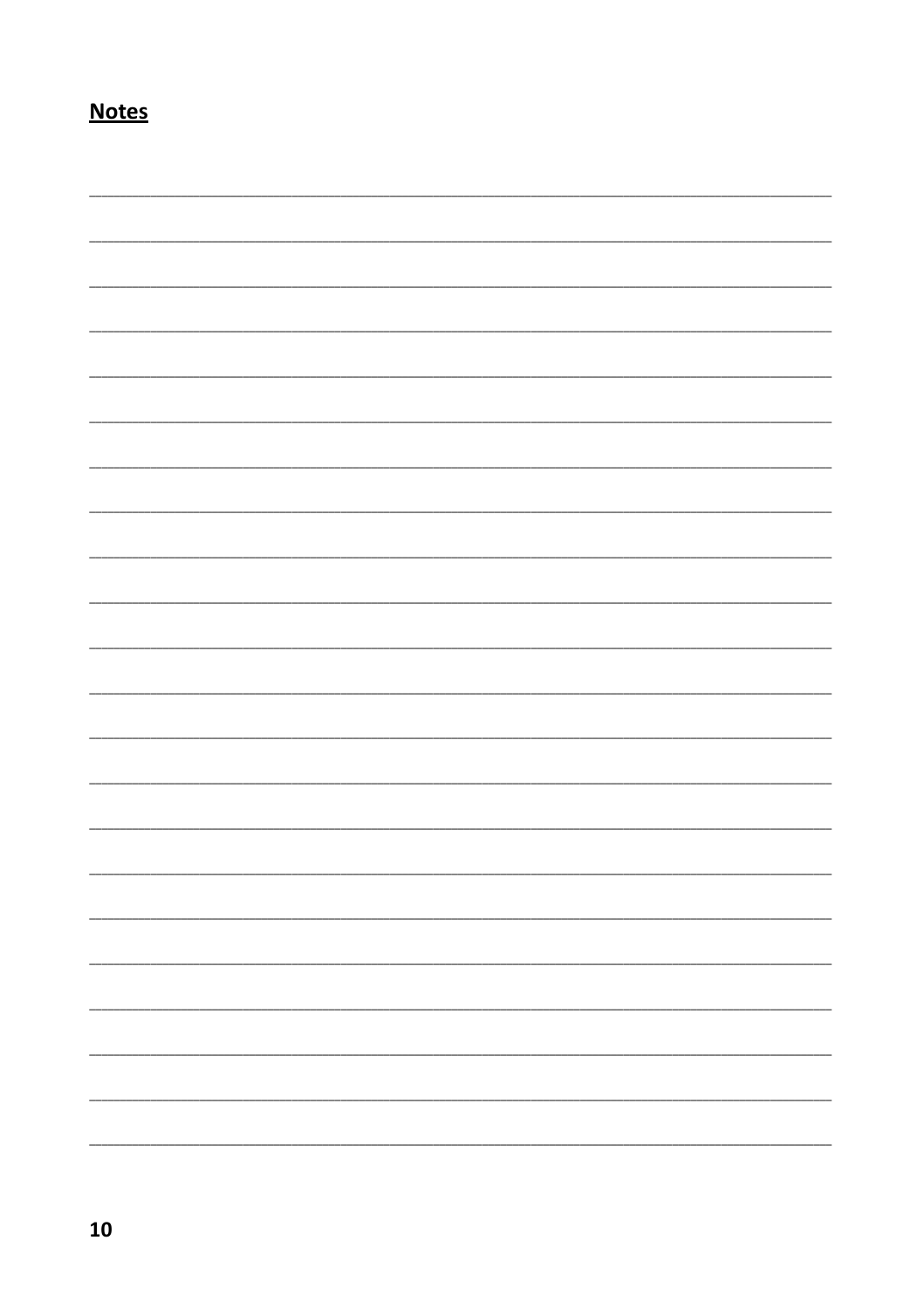## **Notes**